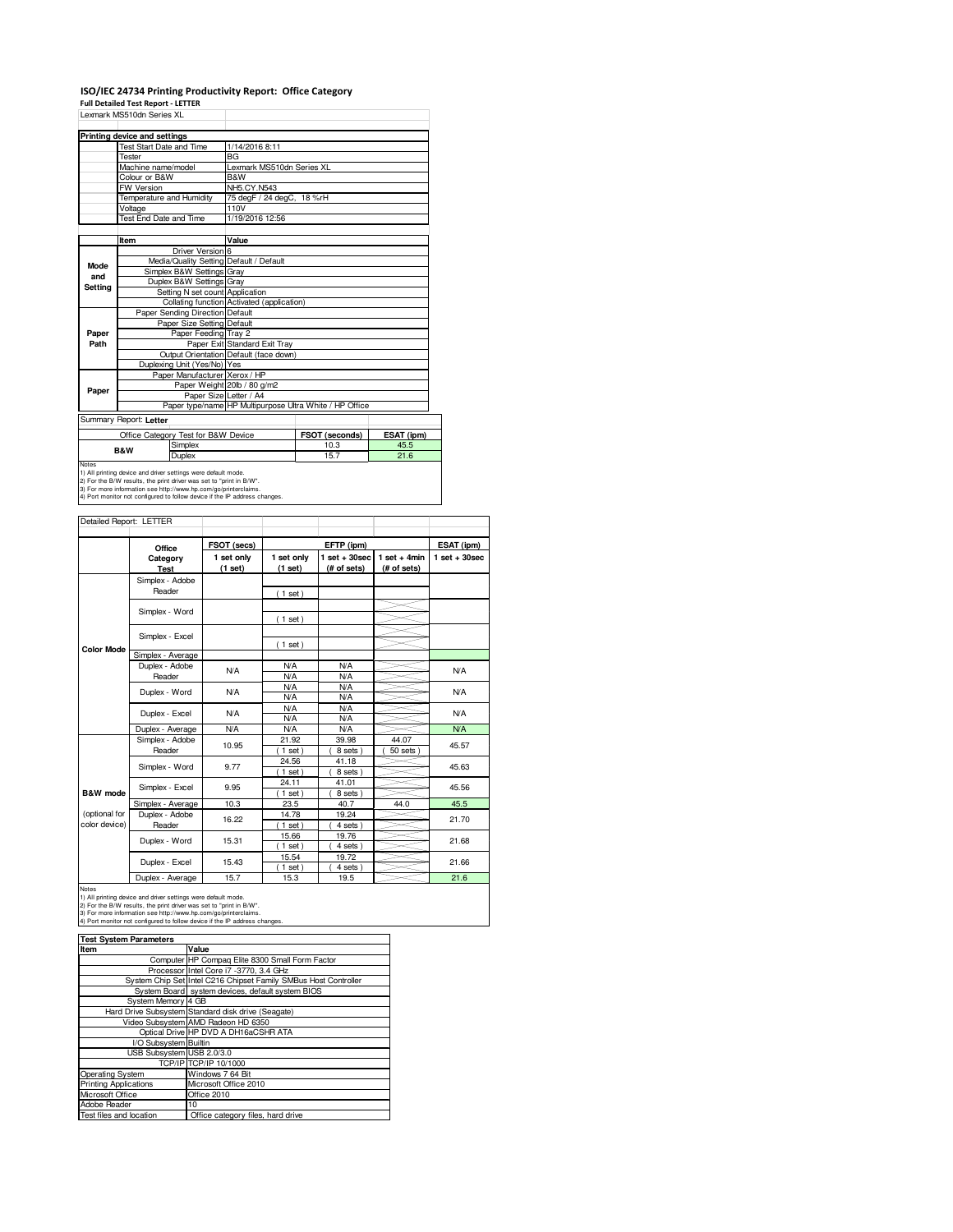## **ISO/IEC 24734 Printing Productivity Report: Office Category Full Detailed Test Report - A4**

|         | Lexmark MS510dn Series XL               |                                                         |  |  |  |  |
|---------|-----------------------------------------|---------------------------------------------------------|--|--|--|--|
|         | Printing device and settings            |                                                         |  |  |  |  |
|         | <b>Test Start Date and Time</b>         | 1/14/2016 8:11                                          |  |  |  |  |
|         | Tester                                  | <b>BG</b>                                               |  |  |  |  |
|         | Machine name/model                      | Lexmark MS510dn Series XL                               |  |  |  |  |
|         | Colour or B&W                           | B&W                                                     |  |  |  |  |
|         | <b>FW Version</b>                       | NH5.CY.N543                                             |  |  |  |  |
|         | Temperature and Humidity                | 75 degF / 24 degC, 18 %rH                               |  |  |  |  |
|         | Voltage                                 | 110V                                                    |  |  |  |  |
|         | Test End Date and Time                  | 1/19/2016 12:56                                         |  |  |  |  |
|         |                                         |                                                         |  |  |  |  |
|         | Item                                    | Value                                                   |  |  |  |  |
|         | Driver Version 6                        |                                                         |  |  |  |  |
| Mode    | Media/Quality Setting Default / Default |                                                         |  |  |  |  |
| and     | Simplex B&W Settings Gray               |                                                         |  |  |  |  |
| Setting | Duplex B&W Settings Gray                |                                                         |  |  |  |  |
|         | Setting N set count Application         |                                                         |  |  |  |  |
|         |                                         | Collating function Activated (application)              |  |  |  |  |
|         | Paper Sending Direction Default         |                                                         |  |  |  |  |
|         | Paper Size Setting Default              |                                                         |  |  |  |  |
| Paper   | Paper Feeding Tray 2                    |                                                         |  |  |  |  |
| Path    |                                         | Paper Exit Standard Exit Tray                           |  |  |  |  |
|         |                                         | Output Orientation Default (face down)                  |  |  |  |  |
|         | Duplexing Unit (Yes/No) Yes             |                                                         |  |  |  |  |
|         | Paper Manufacturer Xerox / HP           |                                                         |  |  |  |  |
| Paper   |                                         | Paper Weight 20lb / 80 g/m2                             |  |  |  |  |
|         | Paper Size Letter / A4                  |                                                         |  |  |  |  |
|         |                                         | Paper type/name HP Multipurpose Ultra White / HP Office |  |  |  |  |
|         | Summary Report: A4                      |                                                         |  |  |  |  |
|         |                                         |                                                         |  |  |  |  |

**FSOT (seconds) ESAT (ipm)**<br>10.7 **43.2**<br>16.0 **21.1** Office Category Test for B&W Device **FSOT (seconds)** ESAT (i)<br>
Simplex 10.7 43.2 Notes<br>
Notes<br>
19. In printing device and driver settings were default mode.<br>
2) For the BAW results, the print driver was set to "print in BAW".<br>
2) For the BAW results, the print driver was set to "print in BAW".<br>
4) Por **B&W**

| Detailed Report: A4            |                           |                       |                       |                                |                               |                 |
|--------------------------------|---------------------------|-----------------------|-----------------------|--------------------------------|-------------------------------|-----------------|
|                                | Office                    | FSOT (secs)           |                       | EFTP (ipm)                     |                               | ESAT (ipm)      |
|                                | Category<br><b>Test</b>   | 1 set only<br>(1 set) | 1 set only<br>(1 set) | $1$ set + 30sec<br>(# of sets) | $1$ set + 4min<br>(# of sets) | $1$ set + 30sec |
|                                | Simplex - Adobe<br>Reader |                       | (1 set)               |                                |                               |                 |
|                                | Simplex - Word            |                       |                       |                                |                               |                 |
|                                | Simplex - Excel           |                       | (1 set)               |                                |                               |                 |
| Colour<br><b>Mode</b>          | Simplex - Average         |                       | (1 set)               |                                |                               |                 |
|                                | Duplex - Adobe<br>Reader  | N/A                   | N/A<br>N/A            | N/A<br>N/A                     |                               | N/A             |
|                                | Duplex - Word             | <b>N/A</b>            | N/A<br>N/A            | N/A<br>N/A                     |                               | N/A             |
|                                | Duplex - Excel            | <b>N/A</b>            | N/A<br>N/A            | <b>N/A</b><br>N/A              |                               | N/A             |
|                                | Duplex - Average          | <b>N/A</b>            | N/A                   | N/A                            |                               | <b>N/A</b>      |
|                                | Simplex - Adobe<br>Reader | 11.60                 | 20.69<br>$1$ set)     | 37.22<br>7 sets)               | 42.13<br>47 sets              | 43.25           |
|                                | Simplex - Word            | 10.09                 | 23.79<br>$1$ set)     | 38.70<br>7 sets)               |                               | 43.20           |
| <b>B&amp;W</b> mode            | Simplex - Excel           | 10.23                 | 23.46<br>$1$ set)     | 38.53<br>7 sets)               |                               | 43.21           |
|                                | Simplex - Average         | 10.7                  | 22.6                  | 38.1                           | 42.1                          | 43.2            |
| (optional for<br>color device) | Duplex - Adobe<br>Reader  | 16.58                 | 14.46<br>$1$ set)     | 18.88<br>4 sets)               |                               | 21.12           |
|                                | Duplex - Word             | 15.64                 | 15.32<br>$1$ set)     | 19.32<br>4 sets)               |                               | 21.18           |
|                                | Duplex - Excel            | 15.73                 | 15.24<br>$1$ set)     | 19.28<br>4 sets                |                               | 21.18           |
|                                | $\overline{\phantom{0}}$  | $\sim$                | $ -$                  |                                |                               |                 |

Duplex - Average 16.0 15.0 19.1 19.1 21.1<br>
1) All printing device and driver settings were default mode.<br>
2) For the BAW results, the print driver was set to "print in BAW".<br>
3) For more information see http://www.hp.com/

| <b>Test System Parameters</b> |                                                                 |
|-------------------------------|-----------------------------------------------------------------|
| Item                          | Value                                                           |
|                               | Computer HP Compag Elite 8300 Small Form Factor                 |
|                               | Processor Intel Core i7 -3770, 3.4 GHz                          |
|                               | System Chip Set Intel C216 Chipset Family SMBus Host Controller |
|                               | System Board system devices, default system BIOS                |
| System Memory 4 GB            |                                                                 |
|                               | Hard Drive Subsystem Standard disk drive (Seagate)              |
|                               | Video Subsystem AMD Radeon HD 6350                              |
|                               | Optical Drive HP DVD A DH16aCSHR ATA                            |
| I/O Subsystem Builtin         |                                                                 |
| USB Subsystem USB 2.0/3.0     |                                                                 |
|                               | TCP/IP TCP/IP 10/1000                                           |
| <b>Operating System</b>       | Windows 7 64 Bit                                                |
| <b>Printing Applications</b>  | Microsoft Office 2010                                           |
| Microsoft Office              | Office 2010                                                     |
| Adobe Reader                  | 10                                                              |
| Test files and location       | Office category files, hard drive                               |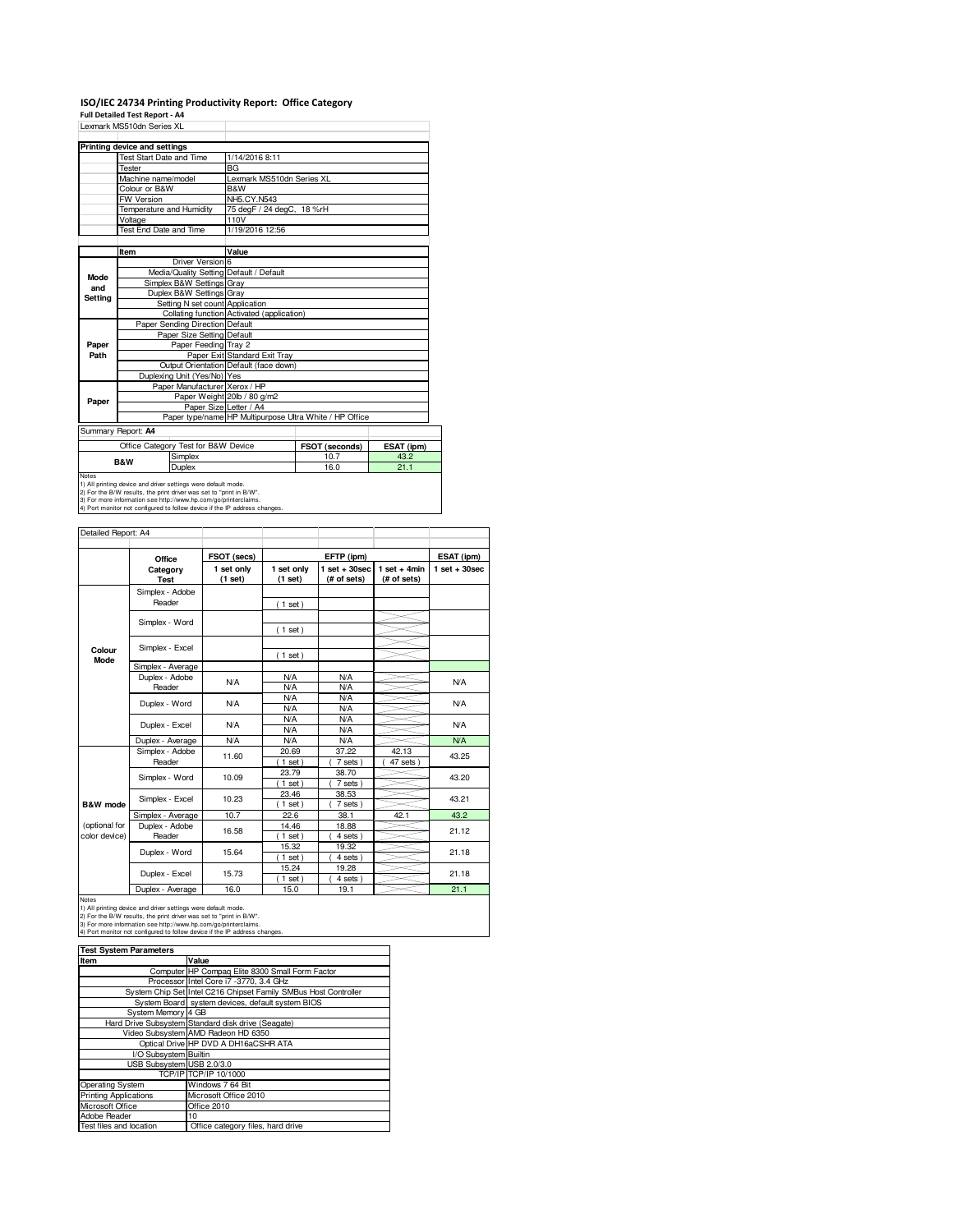## **ISO/IEC 17629 First Print Out Time Report: Office Category**

**Full Detailed Test Report - LETTER** Lexmark MS510dn Series XL

|                          | Printing device and settings |                                |
|--------------------------|------------------------------|--------------------------------|
| Test Start Date and Time |                              | 1/14/2016 8:11                 |
|                          | Tester                       | BG                             |
|                          | Machine name/model           | Lexmark MS510dn Series XL      |
|                          | Colour or B&W                | B&W                            |
|                          | <b>FW Version</b>            | NH5.CY.N543                    |
|                          | Configuration (options)      | Default                        |
|                          | Controller                   |                                |
|                          | Printing device page count   | Not Specified                  |
|                          | Printing supplies page count | Not Specified                  |
|                          | Temperature and Humidity     | 76 degF / 25 degC, 18 %rH      |
|                          | Voltage                      | 110V                           |
|                          | Test End Date and Time       | 1/15/2016 13:55                |
|                          |                              |                                |
|                          | Item                         | Value                          |
| <b>Mode</b>              | PDL and driver version       | 6                              |
|                          | Print Quality mode           | default                        |
| and                      | <b>B&amp;W</b> settings      | default                        |
| Setting                  | Paper feed orientation       | Short Edge                     |
|                          | Paper type setting           | default                        |
| Paper                    | Paper feeding                | Standard cassette              |
|                          | Paper exit                   | Standard exit tray             |
| Paper Path               | Output orientation           | default (face up or face down) |

**FPOT from Ready (seconds)** Simplex 6.20<br>Duplex 10.00 Notes<br>
10.00<br>
1) All printing device and driver settings were default mode.<br>
2) For the BM results, the print driver was set to "print in BW".<br>
3) For more information see http://www.hp.com/go/printenclaims.<br>
4) Port morio **ISO First Page Out Time Summary Report: Office Category** Summary Report: **Letter B&W**

| ISO First Page Out Time Report: Office Category |                                                                                                                                                                                                                                                                                                                                                                                                                   |                           |                            |                                   |                            |                    |                   |
|-------------------------------------------------|-------------------------------------------------------------------------------------------------------------------------------------------------------------------------------------------------------------------------------------------------------------------------------------------------------------------------------------------------------------------------------------------------------------------|---------------------------|----------------------------|-----------------------------------|----------------------------|--------------------|-------------------|
| <b>Detailed Report: LETTER</b>                  |                                                                                                                                                                                                                                                                                                                                                                                                                   |                           |                            |                                   |                            |                    |                   |
|                                                 |                                                                                                                                                                                                                                                                                                                                                                                                                   | Word<br>(seconds)         | Excel<br>(seconds)         | Adobe<br>Reader<br>(seconds)      | Average<br>(seconds)       | <b>Delay Time</b>  |                   |
|                                                 | FPOT from Ready - Simplex                                                                                                                                                                                                                                                                                                                                                                                         |                           |                            |                                   |                            |                    |                   |
|                                                 | FPOT from Ready - Duplex                                                                                                                                                                                                                                                                                                                                                                                          |                           |                            |                                   |                            |                    |                   |
| <b>Color Mode</b>                               | FPOT from Sleep - Simplex                                                                                                                                                                                                                                                                                                                                                                                         |                           |                            | <b>N/A</b>                        |                            |                    |                   |
|                                                 | Recovery Time                                                                                                                                                                                                                                                                                                                                                                                                     |                           |                            |                                   |                            |                    |                   |
|                                                 | FPOT from Off - Simplex                                                                                                                                                                                                                                                                                                                                                                                           |                           |                            |                                   |                            |                    |                   |
|                                                 | Warm-up Time                                                                                                                                                                                                                                                                                                                                                                                                      |                           |                            |                                   |                            |                    |                   |
|                                                 | FPOT from Ready - Simplex                                                                                                                                                                                                                                                                                                                                                                                         | 5.68                      | 5.91                       | 7.01                              | 6.20                       | 49 Seconds         |                   |
|                                                 | FPOT from Ready - Duplex                                                                                                                                                                                                                                                                                                                                                                                          | 9.61                      | 9.80                       | 10.57                             | 10                         | 49 Seconds         |                   |
| <b>B&amp;W Mode</b>                             | FPOT from Sleep - Simplex                                                                                                                                                                                                                                                                                                                                                                                         |                           |                            | 9.55                              |                            | 90 Minutes         |                   |
|                                                 | Recovery Time                                                                                                                                                                                                                                                                                                                                                                                                     |                           |                            | 2.5                               |                            |                    |                   |
|                                                 | FPOT from Off - Simplex                                                                                                                                                                                                                                                                                                                                                                                           |                           |                            | 94.34                             |                            |                    |                   |
|                                                 | Warm-up Time                                                                                                                                                                                                                                                                                                                                                                                                      |                           |                            | 87.33                             |                            |                    |                   |
|                                                 | Notes<br>1) All printing device and driver settings were default mode.<br>2) For the B/W results, the print driver was set to "print in B/W".<br>3) For more information see http://www.hp.com/go/printerclaims.<br>4) Port monitor not configured to follow device if the IP address changes.<br>5) Page counts were collected after completion of the tests.<br>6) Details for FPOT from Sleep are shown below. |                           |                            |                                   |                            |                    |                   |
| <b>HP Data Table</b>                            |                                                                                                                                                                                                                                                                                                                                                                                                                   |                           |                            |                                   |                            |                    |                   |
| <b>Detailed Report: LETTER</b>                  |                                                                                                                                                                                                                                                                                                                                                                                                                   |                           |                            |                                   |                            |                    |                   |
|                                                 |                                                                                                                                                                                                                                                                                                                                                                                                                   | <b>FPOT Avg</b><br>(secs) | FPOT (secs)<br>Iteration 1 | FPOT (secs)<br><b>Iteration 2</b> | FPOT (secs)<br>Iteration 3 | <b>Application</b> | <b>Delay Time</b> |
|                                                 | FPOT from Sleep                                                                                                                                                                                                                                                                                                                                                                                                   | N/A                       | N/A                        | N/A                               | <b>N/A</b>                 | Adobe Reader       |                   |
| <b>Color Mode</b>                               | FPOT from Sleep (60 minutes)<br>HP/Non ISO Test                                                                                                                                                                                                                                                                                                                                                                   | <b>N/A</b>                | N/A                        | N/A                               | <b>N/A</b>                 | Adobe Reader       |                   |
|                                                 | FPOT from Sleep                                                                                                                                                                                                                                                                                                                                                                                                   | 9.55                      | 9.54                       | 9.58                              | 9.52                       | Adobe Reader       | 90 Minutes        |
| <b>B&amp;W Mode</b>                             | FPOT from Sleep (60 minutes)<br>HP/Non ISO Test                                                                                                                                                                                                                                                                                                                                                                   | 9.55                      | 9.54                       | 9.58                              | 9.52                       | Adobe Reader       | 90 Minutes        |

Notes<br>1) All printing device and driver settings were default mode.<br>2) For the B/W results, the print driver was set to "print in B/W".<br>3 DLP includes detailed iterations as data measurements may vary run to run.

|                                         | <b>Test System Parameters</b> |                                                       |  |  |  |  |
|-----------------------------------------|-------------------------------|-------------------------------------------------------|--|--|--|--|
|                                         | Item                          | Value                                                 |  |  |  |  |
|                                         | Computer                      | HP Compag Elite 8300 Small Form Factor                |  |  |  |  |
|                                         | Processor                     | Intel Core i7 -3770, 3.4 GHz                          |  |  |  |  |
|                                         | <b>System Chip Set</b>        | Intel C216 Chipset Family SMBus Host Controller       |  |  |  |  |
|                                         | System Board                  | system devices, default system BIOS                   |  |  |  |  |
| Test                                    | <b>System Memory</b>          | 4 GB                                                  |  |  |  |  |
| System                                  | <b>Hard Drive Subsystem</b>   | Standard disk drive (Seagate)                         |  |  |  |  |
|                                         | Video Subsystem               | AMD Radeon HD 6350                                    |  |  |  |  |
|                                         | Optical Drive                 | HP DVD A DH16aCSHR ATA                                |  |  |  |  |
|                                         | I/O Subsystem                 | <b>Builtin</b>                                        |  |  |  |  |
|                                         | <b>USB Subsystem</b>          | USB 2.0/3.0                                           |  |  |  |  |
| Printing<br><b>Device</b><br>Connection | TCP/IP                        | 10/1000                                               |  |  |  |  |
|                                         | <b>Operating System</b>       | Windows 7 Business/Ultimate, 64 bit, Build 7601, SP 1 |  |  |  |  |
|                                         | <b>Printing Applications</b>  | Microsoft Office 2010 SP2                             |  |  |  |  |
| Software                                |                               | Adobe Reader 10.1.4                                   |  |  |  |  |
|                                         | <b>Print Driver</b>           | 6                                                     |  |  |  |  |